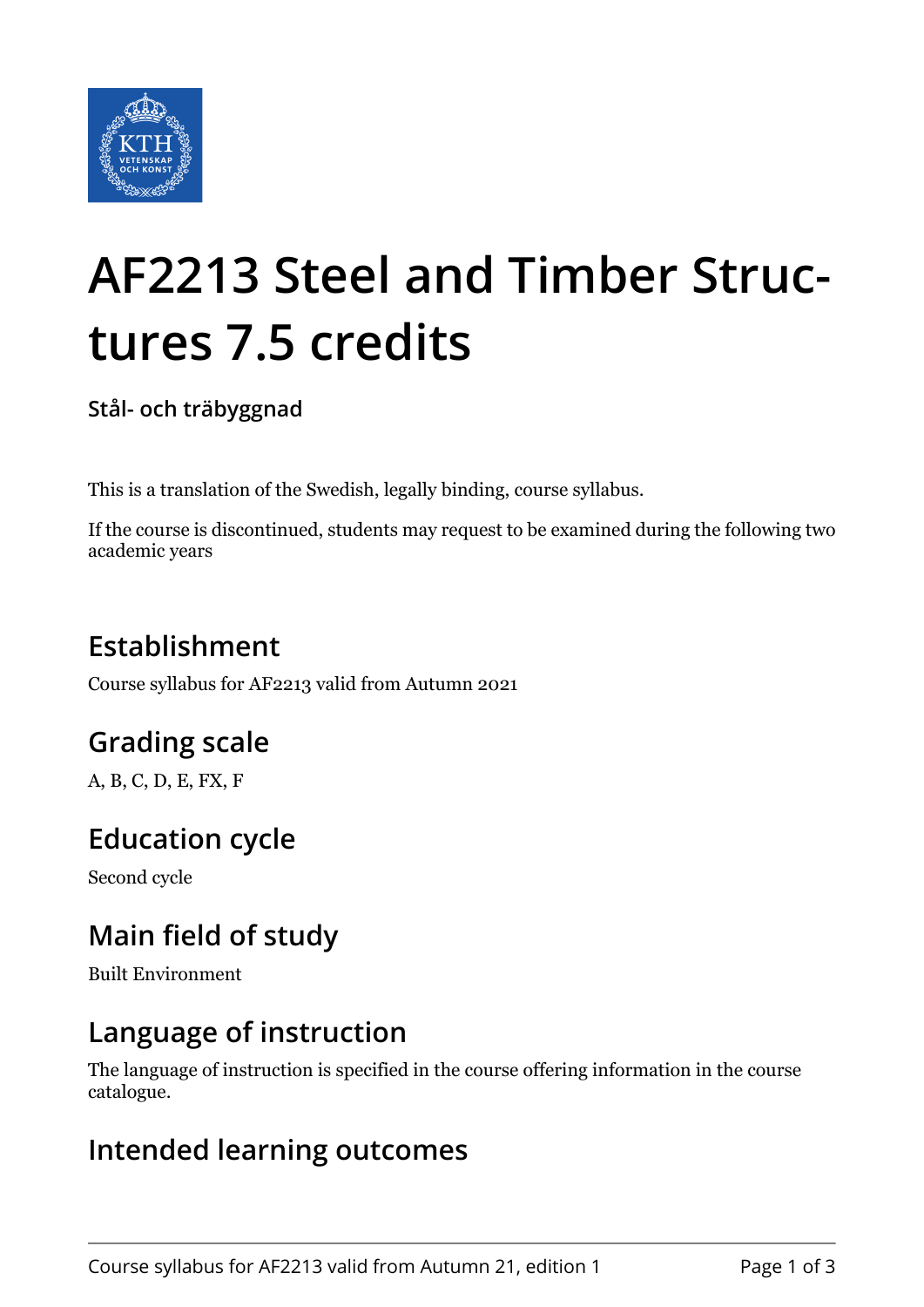The overall goal of the course is to give detailed knowledge about analysis and design of common structural elements of steel and timber. After having passed the course the student should be able to:

- Calculate the bending and axial resistance of steel beams with regard to local as well as global instabilities
- Explain the effect of shear and patch loading on the resistance of steel beams
- Calculate the resistance of common bolted connections for steel structures
- Explain the static behaviour of different types of welded joints in steel structures
- Calculate the load bearing resistance of beams subjected to lateral torsional buckling
- Understand specific problems related to the design of thin walled steel beams, especially the interaction between local buckling, distortional buckling and global buckling
- Perform adequate design calculations for straight, tapered and curved beams of glued laminated timber (glulam)
- Understand how large holes and notches influence the shear resistance of timber beams
- Perform design calculations for nailed and bolted connections in timber structures
- Understand how instabilities such as flexural and lateral torsional buckling influence the resistance of timber beams
- Perform design calculations for elements made of wood based panels, especially with regard to buckling
- Understand the theory of partial composite action for beams made of timber, possibly in combination with other materials such as steel

## **Course contents**

Design calculations are, within the steel part of the course, carried out according to Eurocode 3. The calculations deal with such things as:

- Local buckling for ordinary steel profiles
- Bending resistance of ordinary steel profiles
- Design of steel columns with regard to flexural column buckling
- Design of steel beams with regard to shear and patch loading
- Bolted joints, analysis and design
- Welded joints, analysis and design
- Design of steel beams with reference to lateral torsional buckling
- Technology of thin walled steel profiles, especially instability problems

Design calculations are, within the timber part of the course, carried out according to Eurocode 5. The calculations deal with such things as:

- Moment and shear force resistance of glulam beams having straight, tapered and curved shapes
- The influence of large holes and notches in timber beams
- Design of timber joints in which mechanical connectors such as nails and bolts are used